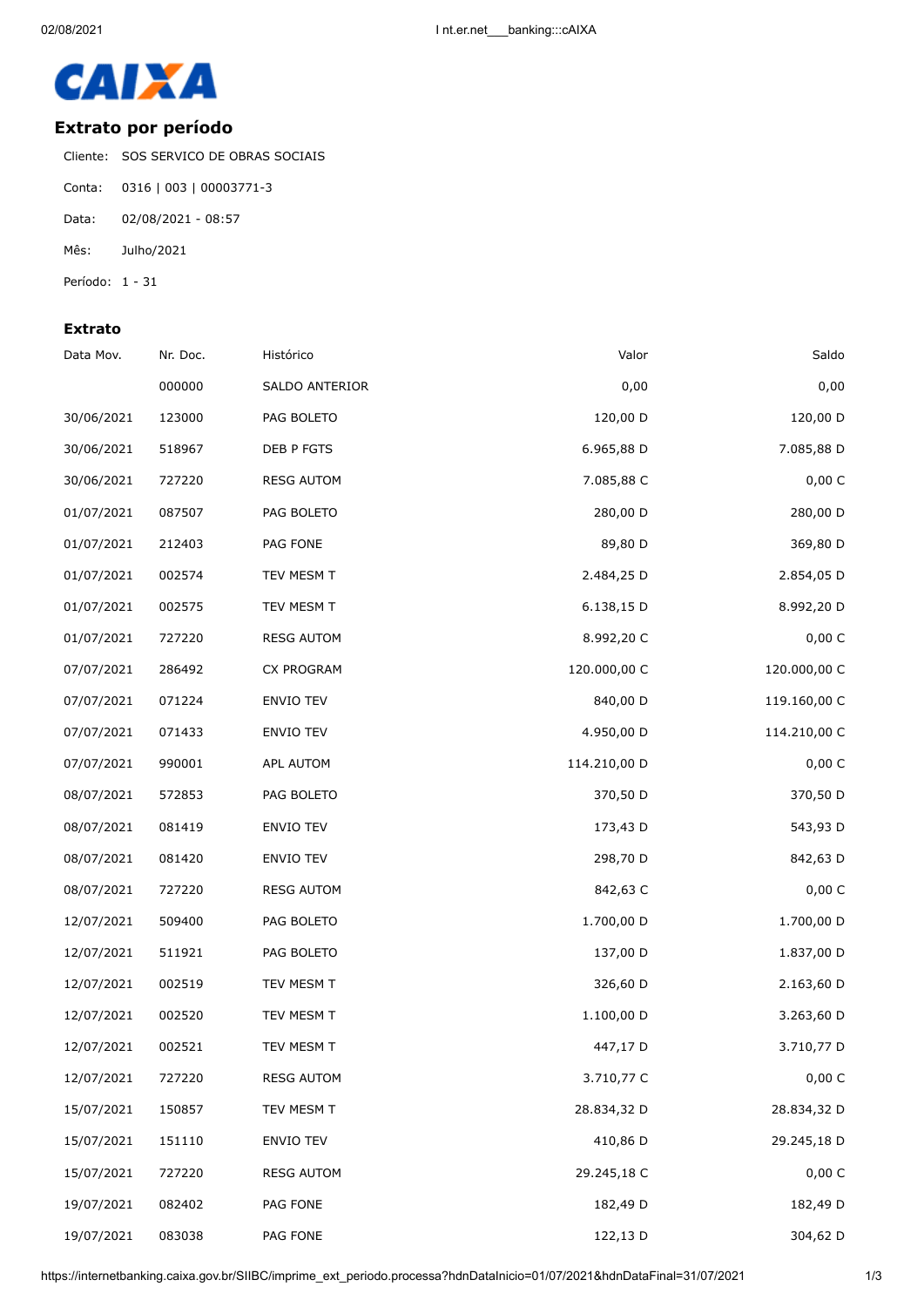| 02/08/2021 |        |                   | Int.er.net<br>_banking:::cAIXA |             |
|------------|--------|-------------------|--------------------------------|-------------|
| 19/07/2021 | 306819 | PAG BOLETO        | 1.375,76 D                     | 1.680,38 D  |
| 19/07/2021 | 307986 | PAG BOLETO        | 383,00 D                       | 2.063,38 D  |
| 19/07/2021 | 191018 | ENVIO TEV         | 1.300,00 D                     | 3.363,38 D  |
| 19/07/2021 | 727220 | <b>RESG AUTOM</b> | 3.363,38 C                     | 0,00 C      |
| 20/07/2021 | 007330 | TEV MESM T        | 480,00 D                       | 480,00 D    |
| 20/07/2021 | 007331 | TEV MESM T        | 164,50 D                       | 644,50 D    |
| 20/07/2021 | 007339 | TEV MESM T        | 483,00 D                       | 1.127,50 D  |
| 20/07/2021 | 727220 | <b>RESG AUTOM</b> | 1.127,50 C                     | 0,00 C      |
| 23/07/2021 | 172185 | PAG BOLETO        | 774,00 D                       | 774,00 D    |
| 23/07/2021 | 727220 | <b>RESG AUTOM</b> | 774,00 C                       | 0,00 C      |
| 26/07/2021 | 004036 | TEV MESM T        | 1.170,00 D                     | 1.170,00 D  |
| 26/07/2021 | 004037 | TEV MESM T        | 80,00 D                        | 1.250,00 D  |
| 26/07/2021 | 727220 | <b>RESG AUTOM</b> | 1.250,00 C                     | 0,00 C      |
| 27/07/2021 | 174222 | PAG BOLETO        | 786,71 D                       | 786,71 D    |
| 27/07/2021 | 271119 | TEV MESM T        | 4.040,31 D                     | 4.827,02 D  |
| 27/07/2021 | 271119 | TEV MESM T        | 180,65 D                       | 5.007,67 D  |
| 27/07/2021 | 271119 | TEV MESM T        | 6.504,84 D                     | 11.512,51 D |
| 27/07/2021 | 727220 | <b>RESG AUTOM</b> | 11.512,51 C                    | 0,00 C      |
| 28/07/2021 | 529484 | DEB P FGTS        | 7.297,30 D                     | 7.297,30 D  |
| 28/07/2021 | 001072 | TEV MESM T        | 2.967,64 D                     | 10.264,94 D |
| 28/07/2021 | 001073 | TEV MESM T        | 184,75 D                       | 10.449,69 D |
| 28/07/2021 | 001074 | TEV MESM T        | 2.670,67 D                     | 13.120,36 D |
| 28/07/2021 | 001075 | TEV MESM T        | 1.103,83 D                     | 14.224,19 D |
| 28/07/2021 | 001076 | TEV MESM T        | 1.828,71 D                     | 16.052,90 D |
| 28/07/2021 | 001077 | TEV MESM T        | 1.845,63 D                     | 17.898,53 D |
| 28/07/2021 | 001078 | TEV MESM T        | 1.302,84 D                     | 19.201,37 D |
| 28/07/2021 | 001081 | TEV MESM T        | 4.771,16 D                     | 23.972,53 D |
| 28/07/2021 | 001083 | TEV MESM T        | 1.272,13 D                     | 25.244,66 D |
| 28/07/2021 | 001084 | TEV MESM T        | 1.716,47 D                     | 26.961,13 D |
| 28/07/2021 | 001085 | TEV MESM T        | 1.137,29 D                     | 28.098,42 D |
| 28/07/2021 | 001086 | TEV MESM T        | 1.685,54 D                     | 29.783,96 D |
| 28/07/2021 | 001087 | TEV MESM T        | 1.010,26 D                     | 30.794,22 D |
| 28/07/2021 | 001088 | TEV MESM T        | 1.227,49 D                     | 32.021,71 D |
| 28/07/2021 | 001089 | TEV MESM T        | 1.525,37 D                     | 33.547,08 D |
| 28/07/2021 | 001090 | TEV MESM T        | 992,62 D                       | 34.539,70 D |
| 28/07/2021 | 001091 | TEV MESM T        | 1.705,57 D                     | 36.245,27 D |
| 28/07/2021 | 001092 | TEV MESM T        | 1.331,46 D                     | 37.576,73 D |
| 28/07/2021 | 001093 | TEV MESM T        | 1.583,64 D                     | 39.160,37 D |
| 28/07/2021 | 001095 | TEV MESM T        | 1.457,47 D                     | 40.617,84 D |